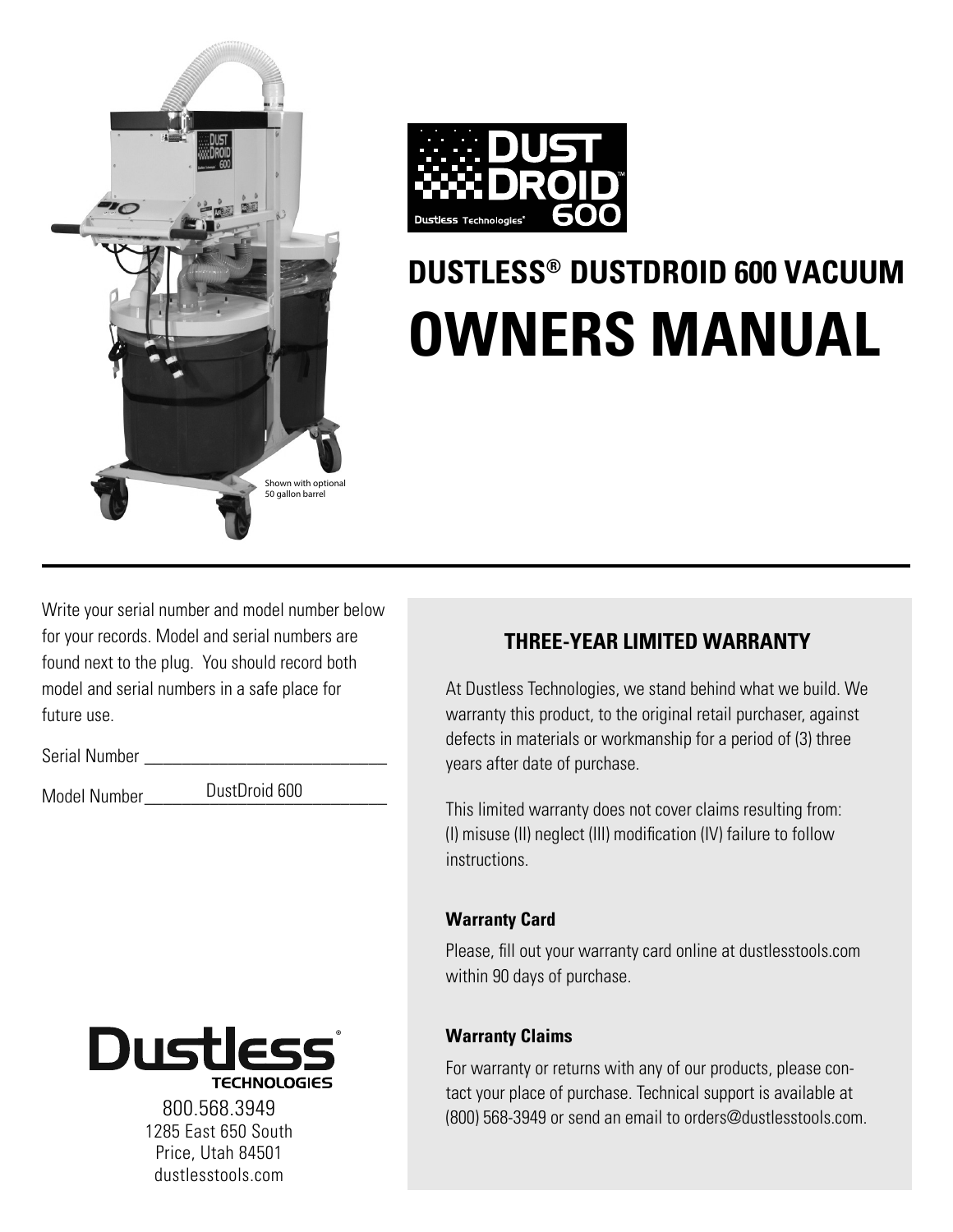### **IMPORTANT SAFETY INSTRUCTIONS IMPORTANTES MESURES DE SECURITE IMPORTANTE PARA SU SEGURIDAD**

### **SAVE THESE INSTRUCTIONS CONSERVER CES INSTRUCTIONS GUARDAR ESTA INSTRUCTIONES**

NOTE: The reading and understanding of the Owner's Manual is imperative prior to operating this machine. If you or your operator(s) cannot read English, have this manual explained fully before attempting to operate this machine. Si Ud. o sus operadores no pueden leer el inglés, el contenido completo de este manual será explicado antes de intentar operacion de esta máquina.

#### *Read the Owner's Manual completely*

*before attempting to operate this unit. Failure to follow the warnings and* 

*instructions may result in burns, fire,* 

#### *electric shock, or personal injury:*

### **Work Area Safety**

• Do not operate vacuum in explosive atmospheres. Sparks from static electricity or the motors may ignite dust or fumes.

#### **Electrical Safety**

- Connect to a properly grounded outlet. See grounding instructions.
- Always unplug unit when not in use and before servicing.
- Electrical parts of this vacuum may only be worked on by a skilled electrician and in accordance with the electrical engineering regulations.
- Do not handle plug or operate vacuum with wet hands.

#### **Personal Safety**

- Do not allow to be used as a toy. Close attention is necessary when used by or near children.
- Do not change filters, clean the unit, or empty the tank until the plug has been disconnected from the electrical outlet.
- Use special care when emptying heavily loaded canisters.
- Keep hair, loose clothing, fingers and all parts of body away from openings and moving parts. There is a risk of injury through getting stuck or being drawn into moving machinery.
- Use extra care when working on stairs.
- Injury to the eyes and or body can occur if protective clothing and or equipment is not worn. Always wear safety goggles, protective clothing, hearing protection, and a dust mask. Exposure to high noise levels can cause hearing loss or impairment. Wear OSHA-approved hearing protection when using this vacuum.

### **Tool Use and Care**

- Always check the filters before each use. Do not use without a dust collection bag and filters in place.
- Do not use with damaged cord or plug.
- Do not use if vacuum is not working as it should.
- Do not pull or carry by the cord, use cord as a handle, close a door on cord, or pull cord around sharp edges or corners. Do not run vacuum over cord. Keep cord away from heated surfaces.
- Do not unplug by pulling on cord. To unplug, grasp the plug, not the cord
- Turn off all controls before unplugging.
- Take notice of all safety and hazard notices on the vacuum.
- All safety and hazard notices on the vacuum must be kept complete and legible.
- Changes, add-ons, or conversions of the vacuum which might have an influence to the safety of the vacuum must not be undertaken without the permission of the manufacturer. This applies in particular to the fitting and adjustment of safety devices and to welding on major and load bearing parts.
- Spare parts must always comply with the technical requirements and the specifications of the manufacturer. This is always guaranteed with original spare parts from the manufacturer.
- Inspection intervals and times for recurring checks specified in these Operating Instructions must be complied with.
- In the event of operational malfunctions the vacuum must be shut down immediately. The malfunction must be rectified before starting the vacuum again!
- The dust bin of the dust collector has to be emptied before transportation.
- Should dust begin to blow out of the vacuum, it must be shut down, cleaned (including the motor housing) and the problem fixed before returning to service. Failure to do so could put dangerous dust in the air and will void the warranty.

### **Service**

- Adjustments, servicing, and inspection work and inspection intervals specified in these Operating Instructions, as well as any information on the replacement on parts and systems of the vacuum must be undertaken and complied with.
- These activities can only be undertaken by qualified personnel.
- Make sure that electrical components used for replacement purpose comply with the original parts and are correctly adjusted if necessary.
- Before performing any maintenance, place the vacuum in the safety off position which is the position of the vacuum when it cannot generate any hazard. To do this switch off the dust collector, pull out main plugs and secure the vacuum against unintended start up.

### **Specific safety rules**

- Do not try to recover any liquid with this vacuum. This vacuum is for DRY RECOVERY only.
- Do not use to pick up flammable or combustible liquids, such as gasoline.
- Do not pick up any objects that are burning or smoking, such as cigarettes, matches or hot ashes.
- Please handle in accordance with the regulation of how to dispose of the dust so that you meet the requirements of local regulations
- WARNING to reduce the risk of electric shock Do not use on wet surfaces. Do not expose to rain. Store indoors.
- CAUTION This appliance has more than one connection to the source of supply. To reduce the risk of electric shock - disconnect all such connections before servcing.
- This appliance is intended for commercial use and household use.

### **Grounding Instructions:**

This appliance must be grounded. If it should malfunction or breakdown, grounding provides a path of least resistance for electric current to reduce the risk of electric shock. This appliance is equipped with a cord having an equipment-grounding conductor and grounding plug. The plug must be inserted into an appropriate outlet that is properly installed and grounded in accordance with all local codes and ordinances.

**WARNING** - Improper connection of the equipment-grounding conductor can result in a risk of electric shock. Check with a qualified electrician or service person if you are in doubt as to whether the outlet is properly grounded. Do not modify the plug provided with the appliance – if it will not fit the outlet, have a proper outlet installed by a qualified electrician.

(For the H0300) This appliance is for use on a nominal 120-V circuit, and has a grounded plug that looks like the plug illustrated in sketch A. A temporary adaptor that looks like the adaptor illustrated in sketches B and C may be used to connect this plug to a 2-pole receptacle as shown in sketch B if a properly grounded outlet is not available. The temporary adaptor should be used only until a properly grounded outlet (sketch A) can be installed by a qualified electrician. The green colored rigid ear, lug, or the like extending from the adaptor must be connected to a permanent ground such as a properly grounded outlet box cover. Whenever the adaptor is used, it must be held in place by a metal screw. Exception: In Canada, the use of a temporary adaptor is not permitted by the Canadian Electrical Code, C22.1.

(For the H0300) This appliance is for use on a nominal 120-V circuit and has a grounding attachment plug that looks like the plug illustrated in sketch A. Make sure that the appliance is connected to an outlet having the same configuration as the plug. No adaptor should be used with this appliance.

(For the H0600) This appliance is for use on a circuit having a nominal rating more than 120 V (or This appliance is rated more than 15 A and is for use on a circuit having a nominal rating of 120 V) and is factory-equipped with a specific electric cord and plug to permit connection to a proper electric circuit. Make sure that the appliance is connected to an outlet having the same configuration as the plug. No adaptor should be used with this appliance. If the appliance must be reconnected for use on a different type of electric circuit, the reconnection should be made by qualified service personnel.

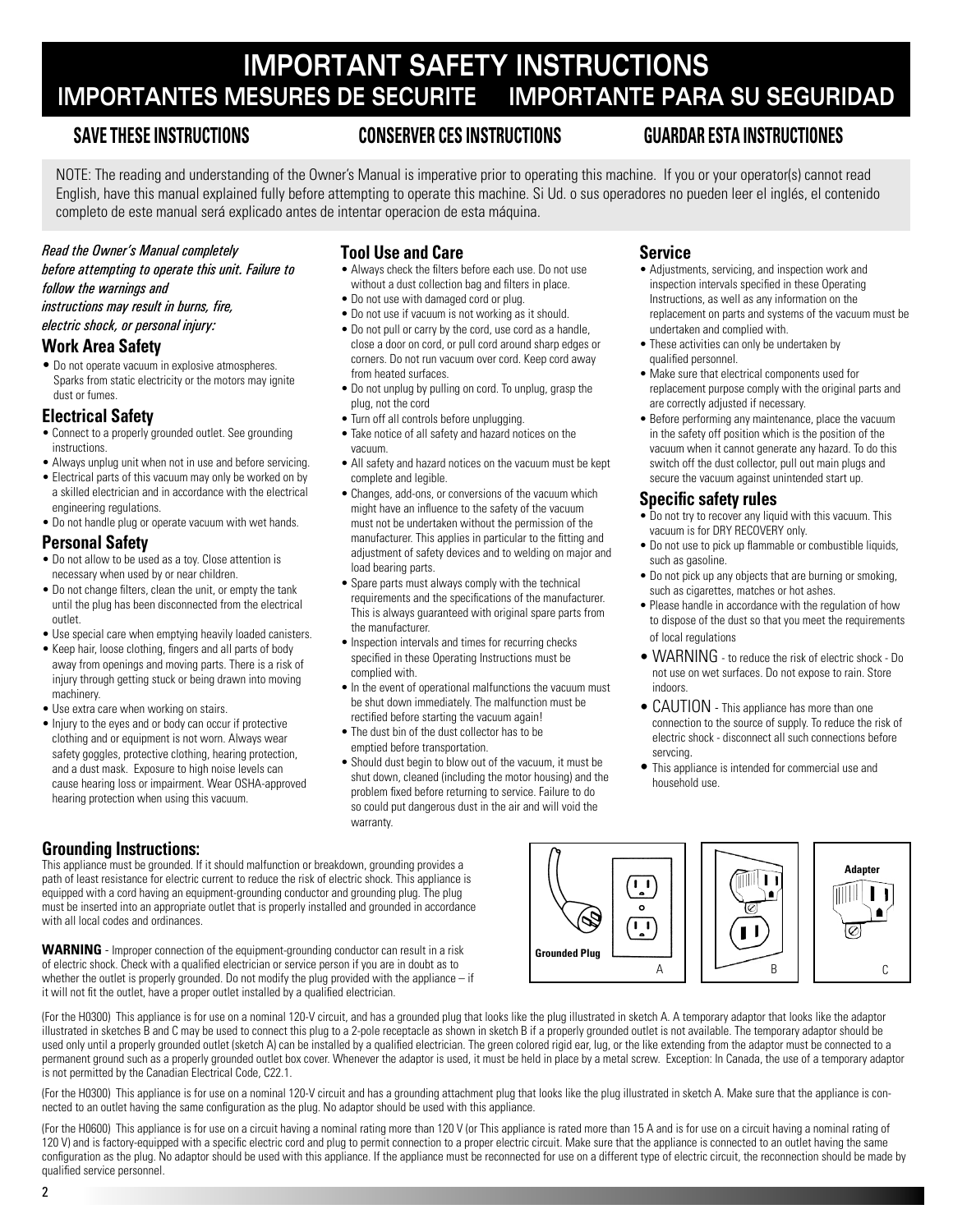### **Setup**



- 1. Take hose bags out of crate. Release the tie down on the vacuum, unlock the caster brakes and pull out the vacuum.
- 2. Remove the "Docking Station" from the bottom of the crate with a 7/16" socket. (The docking station can now be attached to a trailer or van to aid in safely transporting your vacuum.)
- 3. Run your vacuum through the Daily Operating procedures and it is ready to go.

## **How To Use**

### **Power:**

• 120/240 Volt Vacuums:

240 V Option: Connect to two phase 240 volt 50/60 HZ with a common & a ground turn lock. Then connect the two cords hanging under the panel into the 120 volt plugs.

120 V Option: Use two power cords plugged into separate breakers and plug them into the two male plugs on the vacuum.

• 240 Volt only vacuums:

Connect to two phase 240 volts 50/60 HZ with a ground using a turn lock connector.

### **Filtration:**

• There is an on board cyclone separator that collects up to 98% of the dust during operation.

**Note:** The more air moving through the cyclone the more efficient it is, some applications may require opening an extra airway for more air flow.

- Should the cyclone be compromised (like when the tank is completely full), all the dust will flow into the filter tank.
- Dust that is not captured by the cyclone will be caught by the HEPA filters in the filter housing.
- The tank under the cyclone must be used with a plastic trash bag in place for ease of disposal & proper dust control.

**WARNING:** Running without a bag or with a dirty tank will allow dust to be pulled directly into the motor and out the exhaust, contaminating the work environment.

**WARNING:** USE ONLY 6 MIL BAGS! Thin bags may pull into the cyclone during operation.

**Note:** It is possible to use only one motor by only plugging in one 120V plug. If this is done, the motor closest to the cyclone must be ran. The hose between the unused motor and filter must be unplugged and the lid hole must be sealed off. When using 1 motor, the cyclone may not work as efficiently & the water lift gauge will not work correctly.

**WARNING:** Using 3 phase power will void the warranty and burn up the motors.

### **HEPA Filters:**

Reverse pulse: Under the motor house are levers that when pulled back will reverse the flow of air through the filters for cleaning. To do this grab the handle and quickly pull the handle back and release it



several times. Do not hold the handle back as this could cause dust to be released into the work environment.

Manual: Detach barrel and lid from hoses and straps, pull the barrel out from under the motor housing then take the lid off to access the filters. Filters can be changed using a 5/32" hex allen wrench.

To clean a filter, take the filter out of the vacuum and remove the dust on it. This can be done by either:

tapping it on the ground, using a second vacuum, blowing it off with compressed air or washing the filter off.

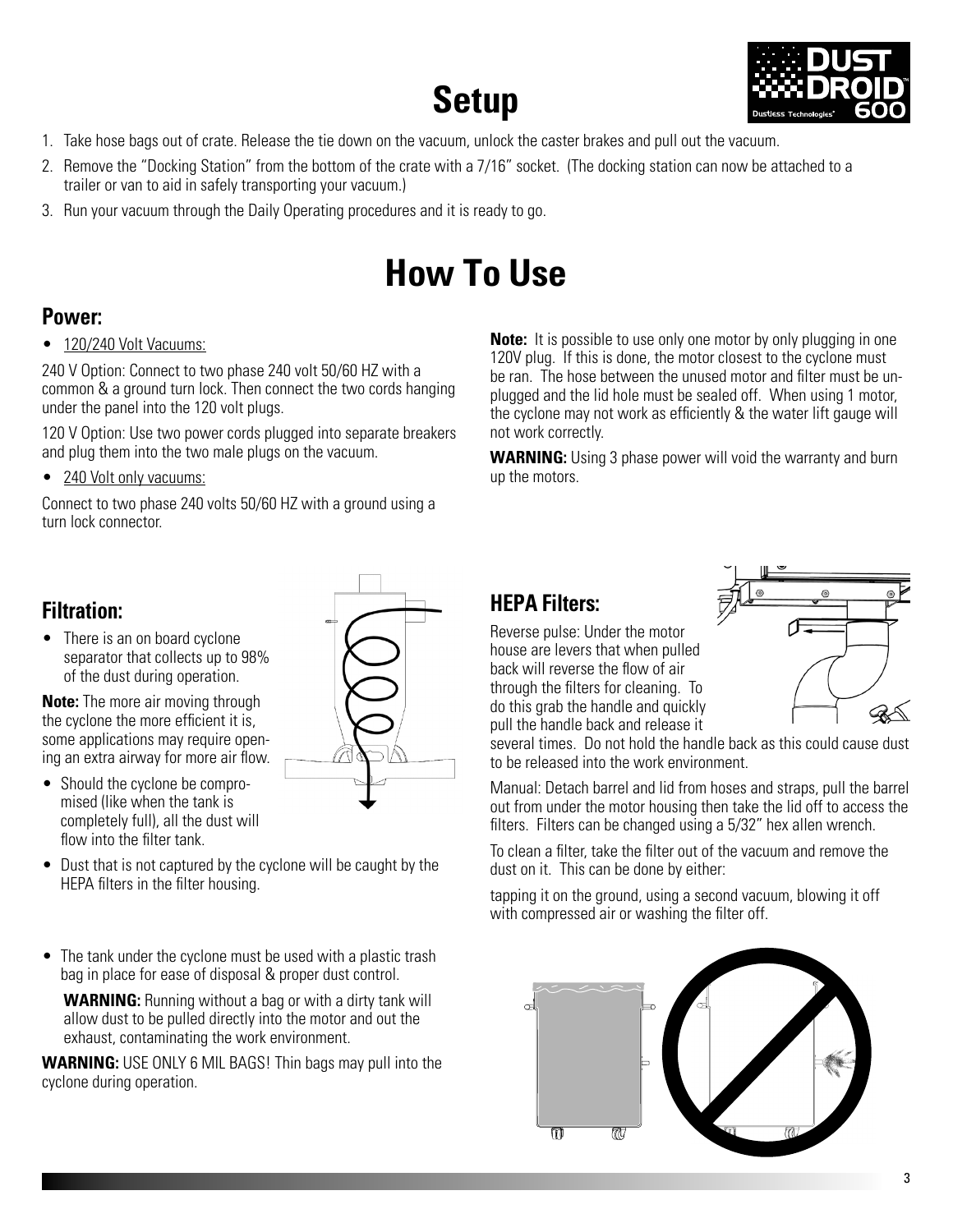## **How To Use**



**Note:** If bags are not available, it is possible to safely run the vacuum by unplugging the small 3/4" equalizer vacuum hose from the tank without a bag and plugging both the hose and the tank port. This will allow for normal operation except that the operator will then have to dump the dust collected in the tank and the tank will have to be thoroughly cleaned before using bags again. If you fail to disconnect and plug the equalizer hose and port, excessive dust will flow directly to the HEPA filters.



### **Operation**

This vacuum is equipped with a filter gauge that measures the resistance of airflow through the vacuum. Generally the gauge will rise as the filter becomes clogged. When the gauge shows red, the filters should be cleaned or swapped. The amount of time between cleaning intervals varies with amount and size of dust being collected over a given period.

**Note:** The gauge reading will change depending on the length of hose and which tools are being used.

Dust collection tanks have a 30 or 50 gallon capacity.

Install the plastic collection bag in the tank with excess plastic gathered and draped over edge of tank.

**WARNING:** The actual dust collection capacity should be based on whatever is an acceptable weight to handle. If the tank is filled to create an unmanageable weight for an individual to safely lift, the operator is required to utilize a mechanical lifting device. Consult local regulations regarding disposal of debris and follow those regulations.



**Note:** Your vacuum will generally be the most efficient when the meter is between 30-40 when running two motors.

### **Storage**

Clean the vacuum and replace the tank bag. Place adapters, fittings, hose(s) and power cords in hose bag or tank. Lock wheels before leaving vacuum

### **Transportation**

Complete storage list first. Put vacuum in docking station and securely strap it down. Lock wheels.

### **Extension Cords**

| Volts                                             | Total Length of cord in feet |    |                 |     |
|---------------------------------------------------|------------------------------|----|-----------------|-----|
| <b>120V</b>                                       | 25                           | 50 | 100             | 150 |
| Ampere Rating<br>Not More<br>More<br>Than<br>Than | AWG                          |    |                 |     |
| $0 - 6$                                           | 18                           | 16 | 16              | 14  |
| $6 - 10$                                          | 18                           | 16 | 14              | 12  |
| $10 - 12$                                         | 16                           | 16 | 14              | 12  |
| $12 - 16$                                         | 14                           | 12 | Not Recommended |     |

When using the appliance at a distance where an extension cord becomes necessary, a 3-conductor grounding cord of adequate size must be used for safety, and to prevent loss of power and overheating. Use the table to the left to determine A.W.G. wire size required. To determine ampere rating of your vacuum, refer to nameplate located on rear of motor cover. Before using appliance, inspect power cord for loose or exposed wires and damaged insulation. Make any needed repairs or replacements before using your appliance. Use only three-wire outdoor extension cords which have three-prong grounding-type plugs and three-pole receptacles which accept the extension cords plug. When vacuuming liquids, be sure the extension cord connection does not come in contact with the liquid.

**NOTE:** STATIC SHOCKS ARE COMMON IN DRY AREAS OR WHEN THE RELATIVE HUMIDITY OF THE AIR IS LOW. THIS IS ONLY TEMPORARY AND DOES NOT AFFECT THE USE OF THE APPLIANCE, TO REDUCE THE FREQUENCY OF STATIC SHOCKS IN YOUR HOME; THE BEST REMEDY IS TO ADD MOISTURE TO THE AIR WITH CONSOLE OR INSTALLED HUMIDIFIER.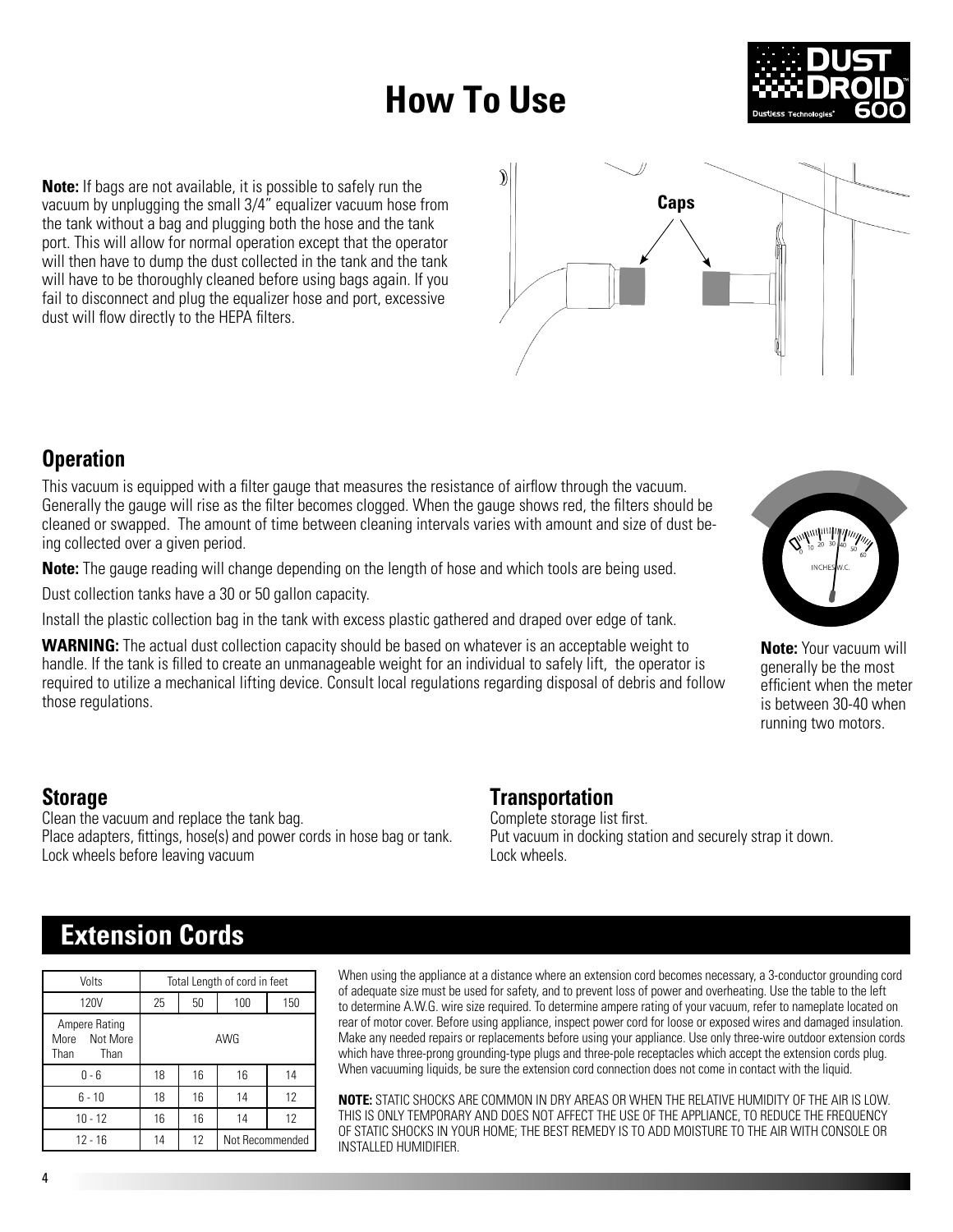## **Maintenance**



Special attendance and regular maintenance of the vacuum and its parts are imperative for functioning and safety.

### **Daily — Prior to Operation**

- 1. Clean tanks and install tank bags checking for holes in bags (Never reuse bags).
- 2. Inspect that filters in the filter tank are in place, in good condition (replace or clean if needed) and that bolts are tight.
- 3. Attach equalization hoses to tanks & strap tanks to housing.
- 4. Leave the cyclone off and turn on the vacuum to help remove air between tank and bag.
- 5. Put cyclone in place and latch, latches should pull cyclone down ¼".
- 6. Attach hose from cyclone to filter tank lid & check that clamps are tight.
- 7. Check the electric connections for sediments of dirt or foreign bodies (not shown).
- 8. Check all electrical cables for cuts or damage (not shown).
- 9. Check the casters for debris and that they are in good working condition.

At recommended hours below:

Every 800 hours: Replace Motor Brushes

Every 1000 hours: Replace Filters

**Note:** In order to prevent unnecessary downtime, it is recommended that you keep the following items in stock:

- 2X Filters
- 2X Motor Brush Sets (H0085)
- Tank Bags





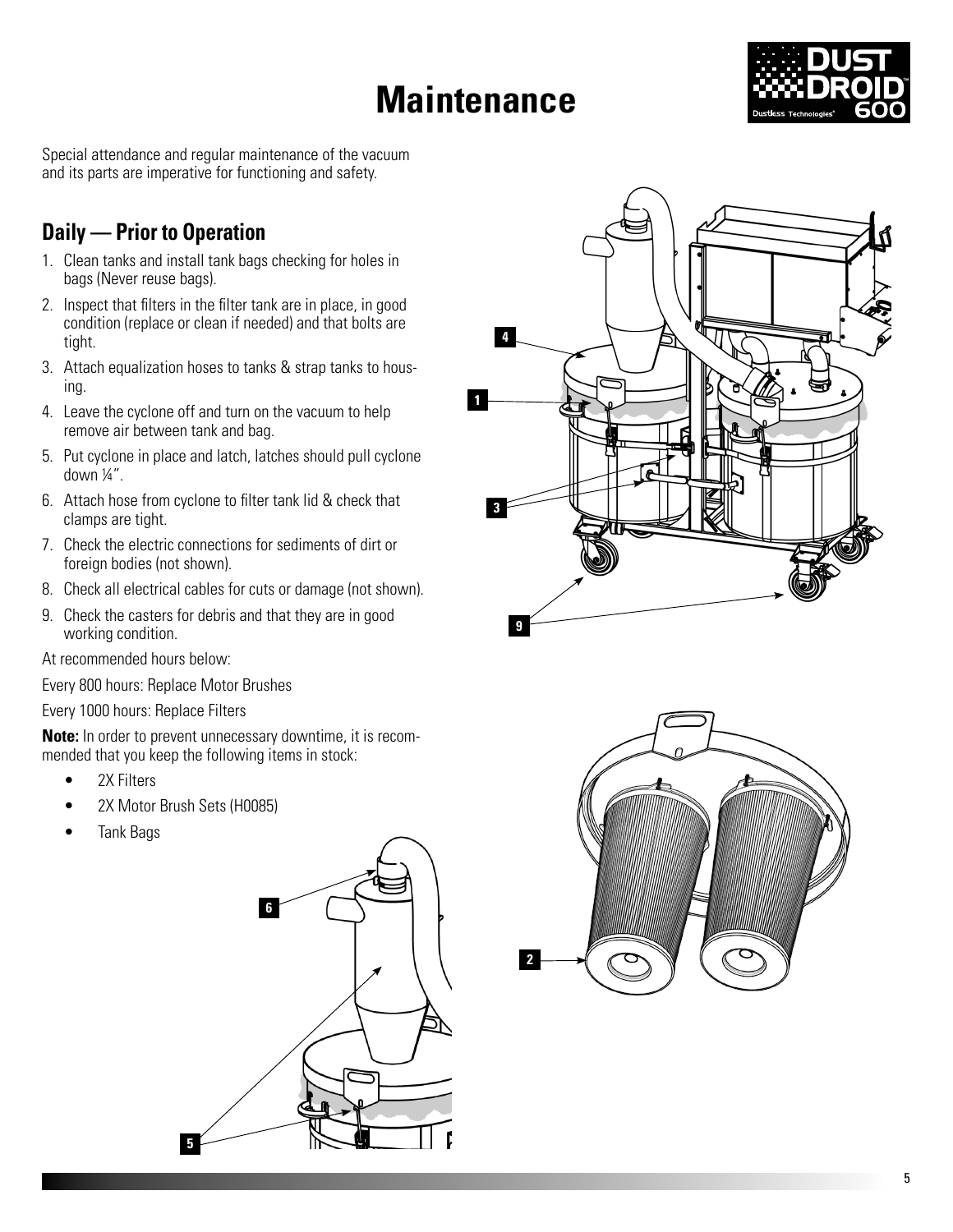# **Frequently Asked Questions**



| <b>Question</b>                 | <b>Answer</b>                                                  |
|---------------------------------|----------------------------------------------------------------|
| Why is so much dust going into  | Tank is full and needs to be emptied.                          |
| the filter housing?             | Bag has sucked up into cyclone, fix it.                        |
|                                 | Bag is not in tank & tank has a leak, plug leak.               |
|                                 | Cyclone seal needs to be fixed.                                |
| Why is the Bag sucking up       | Attach equalizer hose to tank port                             |
| into the cyclone?               | Remove air between tank & bag before adding cyclone lid        |
|                                 | Bag is not thick enough and needs replaced with a 6 mil bag    |
|                                 | Tank has an air leak, plug leak                                |
|                                 | Equalizer hose is plugged or has a hole                        |
| Suction is low                  | Clean the filters.                                             |
|                                 | Check for blockages in hoses and cyclone.                      |
|                                 | Inspect seals on door and lids, and hoses for holes and leaks. |
|                                 | Motor has improper voltage or has stopped, check voltage       |
|                                 | & motors                                                       |
| Dust collection inadequate even | Check the machine shroud for leaks and proper clearance        |
| though vacuum is good           | between the shroud and work surface (tighter to surface is     |
|                                 | generally better).                                             |
| Motor is not running            | Check that vacuum is plugged in and has correct power          |
|                                 | Circuit breaker has tripped and needs to be reset.             |
|                                 | Brushes are consumed and need to be replaced.                  |
|                                 | Power switch or motor has gone bad, check them.                |
| Vacuum is blowing dust          | Filter has not sealed properly and needs to be reseated.       |
|                                 | Dust is inside the tank coming through the equalization hose   |
|                                 | because the bag is not in place or has holes in it.            |